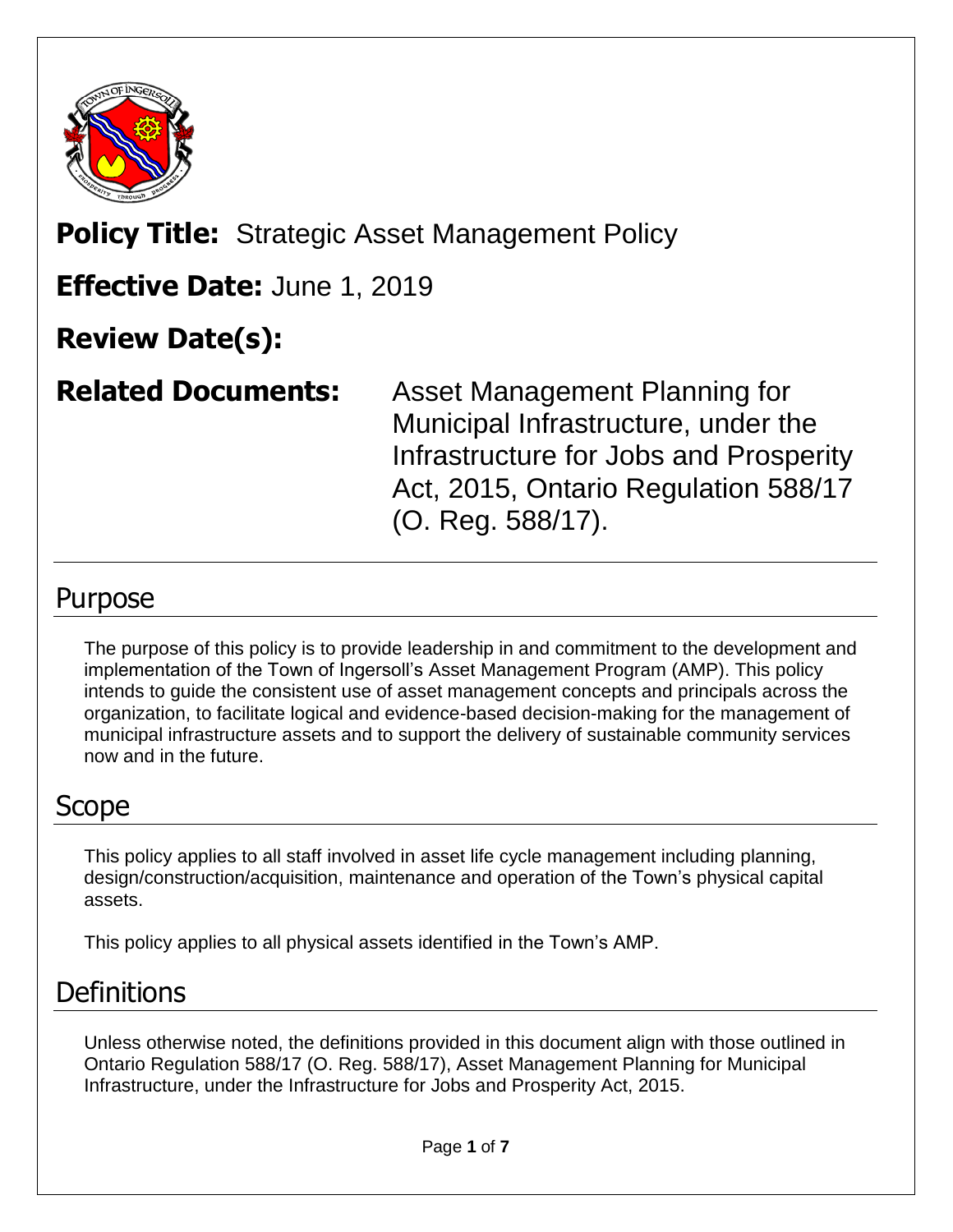- 1. **Asset management (AM)** the coordinated activity of an organization to realize value from assets. It considers all asset types, and includes all activities involved in the asset's life cycle from planning and acquisition/creation; to operational and maintenance activities, rehabilitation, and renewal; to replacement or disposal and any remaining liabilities. Asset management is holistic and normally involves balancing costs, risks, opportunities and performance benefits to achieve the total lowest lifecycle cost for each asset (ISO 55000).
- 2. **Asset Management Plan (AMP)** Documented information that specifies the activities, resources, and timescales required for an individual asset, or a grouping of assets, to achieve the organization's asset management objectives (ISO 55000).
- 3. **Asset Management Steering Committee (AMSC)** the Town has developed a steering committee to assist in developing and administering the Asset Management Plan. The AMSC is comprised of the following positions: Asset Management Coordinator, Asset Management Technician, Chief Administrative Officer, Clerk/Director of Corporate Services, Director of Finance (executive lead), Fire Chief, Director of Operations, Chief Building Official/Facility Manager, Director of Community Services and other delegated staff as appropriate.
- 4. **Capitalization threshold** the value of a municipal infrastructure asset at or above which a municipality will capitalize the value of it and below which it will expense the value of it.
- 5. **County of Oxford** *–* herein is also referred to as the "County".
- 6. **Green infrastructure asset** an infrastructure asset consisting of natural or human-made elements that provide ecological and hydrological functions and processes and includes natural heritage features and systems, parklands, storm water management systems, street trees, urban forests, natural channels, permeable surfaces and green roofs.
- 7. **Level of service** parameters, or combination of parameters, which reflect social, political, environmental and economic outcomes that the organization delivers. Parameters can include, but are not necessarily limited to, safety, customer satisfaction, quality, quantity, capacity, reliability, responsiveness, environmental acceptability, cost, and availability (ISO 55000).
- 8. **Lifecycle activities** activities undertaken with respect to a municipal infrastructure asset over its service life, including constructing, maintaining, renewing, operating and decommissioning, and all engineering and design work associated with those activities.
- 9. **Municipal infrastructure asset** an infrastructure asset, including a green infrastructure asset, directly owned by a municipality or included on the consolidated financial statements of a municipality, but does not include an infrastructure asset that is managed by a joint municipal water board.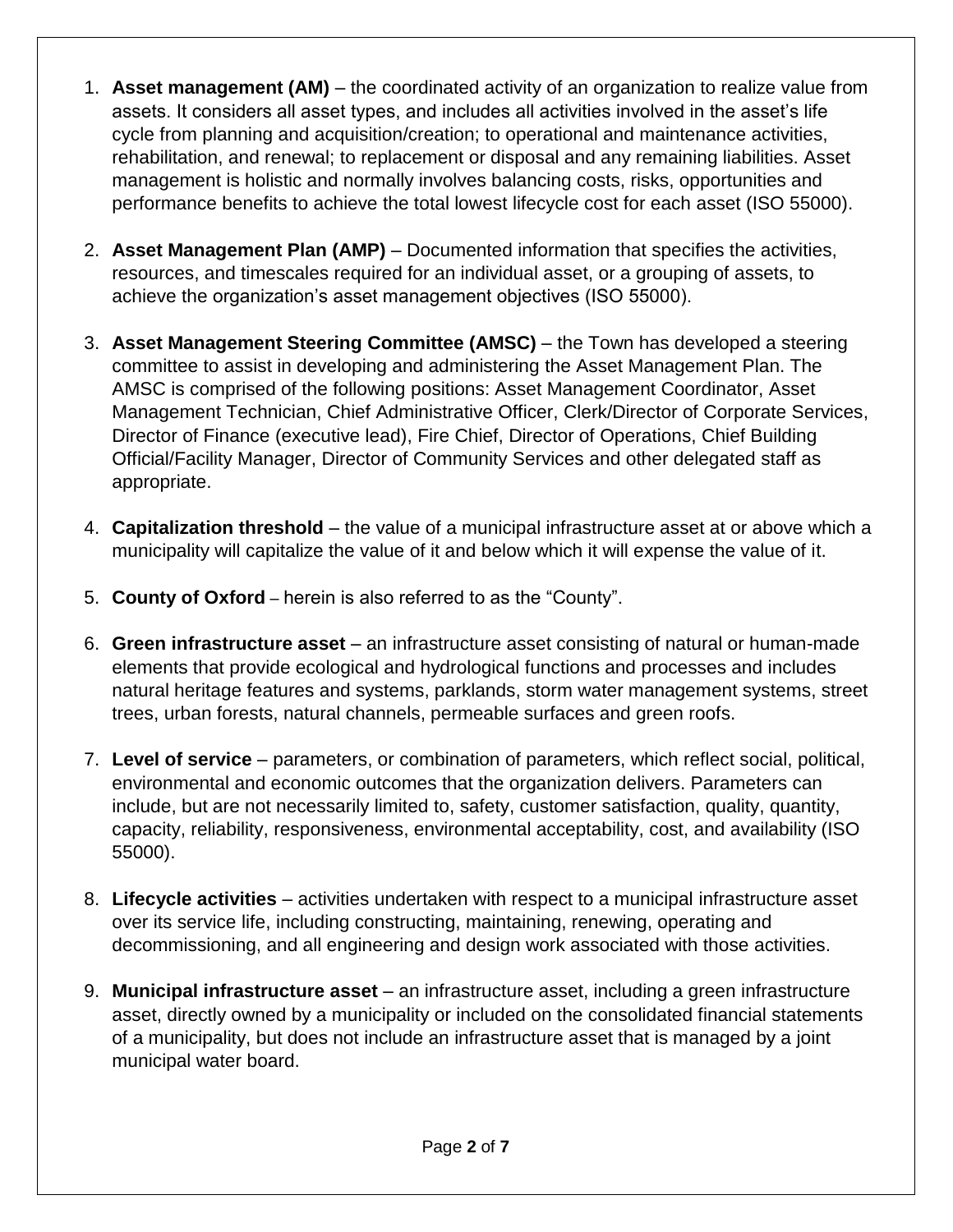### Policy Statement

The Town of Ingersoll will implement a comprehensive Asset Management Plan (AMP) in alignment with the current strategic vision and mission, the requirements of the Building Together Guide for Municipal Asset Management Plans, and Ontario Regulation 588/17. This inclusive framework sets out the strategic principles that will guide future investments that support economic growth and respond to changing needs in a fiscally responsible manner.

# Strategic Alignment

Our vision of 'Working together with our community to provide quality services' requires alignment of the many initiatives underway in our organization at any given time in order for it to be achieved. This alignment is necessary to properly consider whether the level of service provided by our existing and planned assets is congruent and supports our vision.

Asset management planning therefore will not occur in isolation from other Town goals, plans, and policies. Rather, an integrated approach will be followed to successfully develop practical asset management plans that align with the overarching accountabilities and aspirations of our community. The elements of our asset management planning approach keep us mindful of the goals described in our Council Strategic Priorities Plan.

### Key Policies and Plans

The following key strategic documents form part of the Town's overall approach to asset management:

### **Organizational Strategic Plans and Council Strategic Priorities Plan**

Asset management approach incorporates the Council of the Town of Ingersoll Strategic Priorities Plan as it relates to "ensuring the safety/well-being of Citizens and maintaining infrastructure". The Strategic Priorities Plan sets out a list of priorities to ensure future economic growth and responds to changing social and environmental needs.

### **Asset Management Plan**

Provides information on the state of the Town's physical assets. This information is used in capital assets investment decisions as part of the annual budget and long-range financial planning process. It sets out the overall strategy and processes on how these assets are being managed through their lifecycle in support of the delivery of services.

### **County of Oxford Official Plan**

Provides the criteria and direction for growth surrounding asset decision-making processes.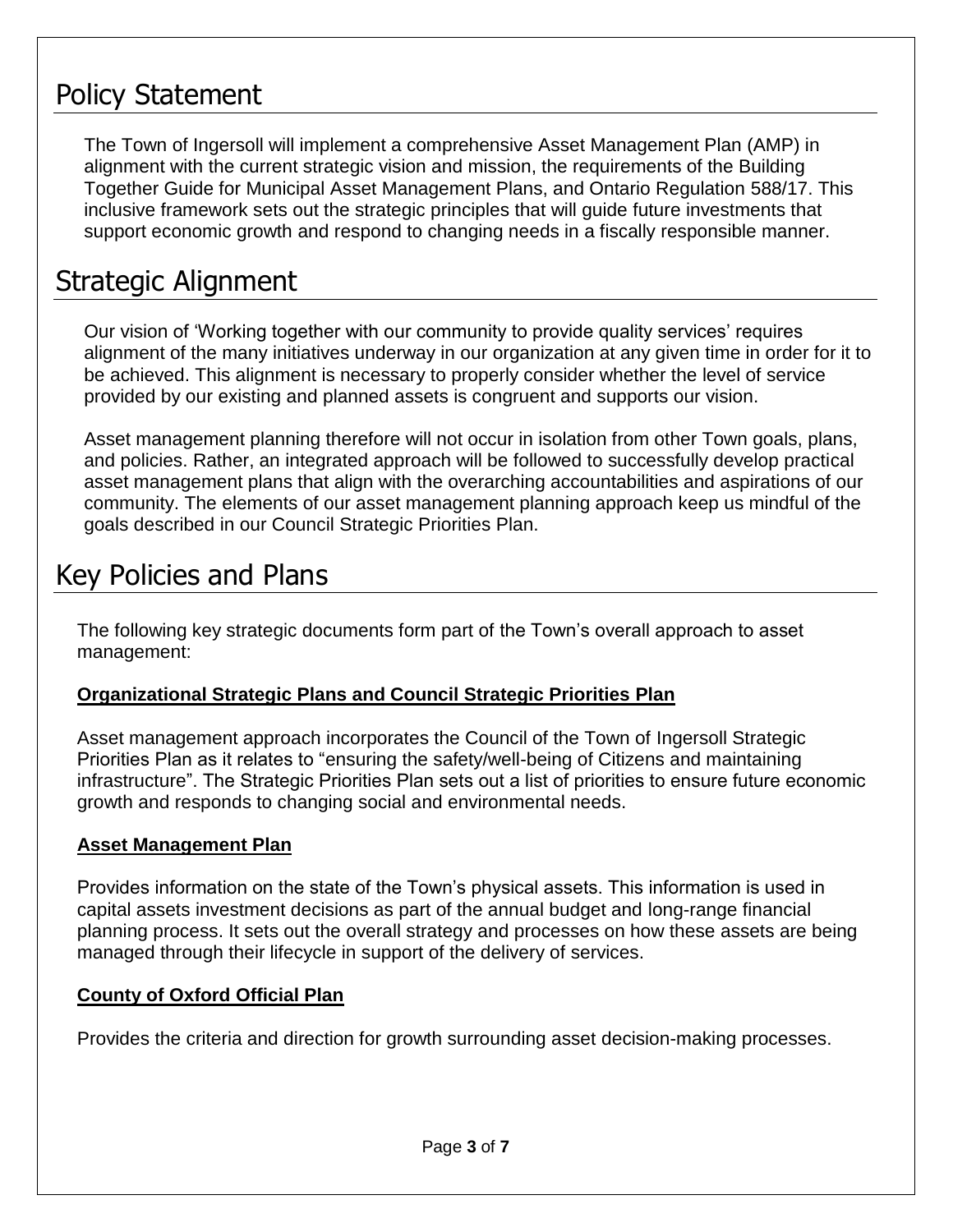### **Long Range Capital Plan**

The capital plan consists of a capital budget and capital implementation program over a 10 year horizon. The plan identifies capital projects and equipment purchases, provides a planning schedule and identifies funding sources.

#### **Master Plans**

The AMP utilizes and incorporates various master plans (including but not limited to the Transportation Master Plan, Cycling Master Plan and Community Improvement Plan), in turn the Asset Management Plan may influence future plans and recommendations.

### Guiding Principles

The Town of Ingersoll strives to provide exceptional municipal service and value. The Town has incorporated the fourteen (14) principles required under the *Infrastructure for Jobs and Prosperity Act, 2015* into the principles below:

#### **Forward looking**

The Town will take a long-term view and provisions to enable its assets to meet future challenges including changing demographics and populations, economic trends, environmental factors and community expectations.

#### **Service Focused**

The Town will consider all the assets in a service context and take into account their interrelationships as opposed to optimizing individual assets in isolation.

#### **Community Focused**

The Town will promote community benefits and apply asset management practices by improving the well-being of the community, encouraging local job creation, refining public spaces within the Town, and promoting accessibility for persons with disabilities. The Town will strive to strengthen the confidence of its residents in how the Town assets are managed.

#### **Budgeting, Planning and Prioritizing**

The Town will take into account shot-term and long-term capital and operating budgets and will clearly identify infrastructure priorities based on balancing risks, public safety, service levels and costs.

#### **Transparency**

The Town must ensure asset management decisions are evidence-based and transparent and based on information that is publicly available.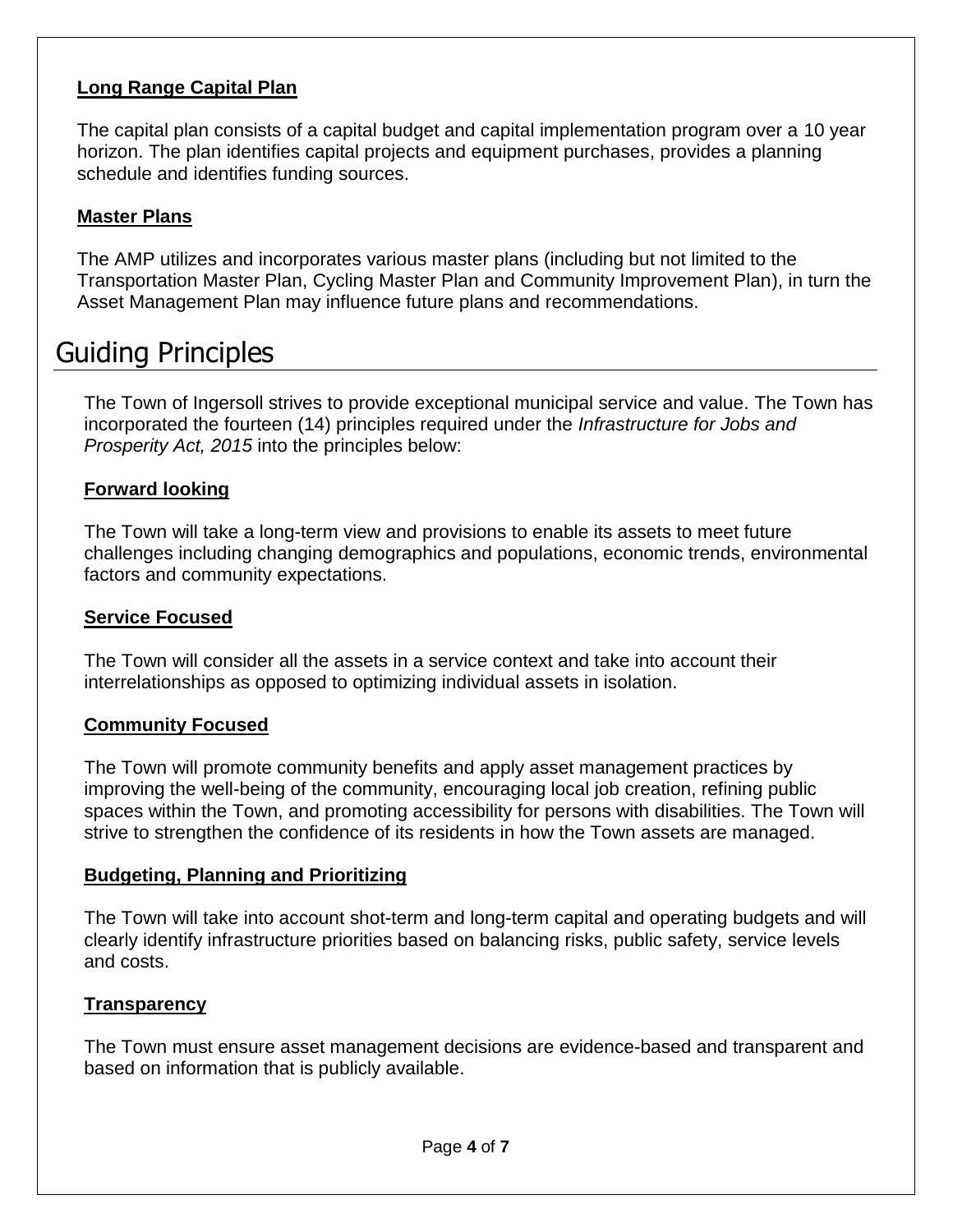### **Environmental Conscious**

The Town will minimize the impact of infrastructure on the environment by:

- Respecting and helping maintain ecological and biological diversity,
- Augmenting resilience to the effects of climate change, and
- Endeavour to make use of acceptable recycled materials when practicable.

#### **Innovation**

The Town will continually create opportunities to make use of innovative technologies, services, and practices, particularly where doing so would utilize technology, techniques, and practices developed in Ontario.

#### **Integration**

The Town will maintain compliance with all legislation, regulatory and statutory requirements and with other requirements as determined by the Town. Be mindful and consider the principles and content of non-binding provincial or municipal plans and strategies established under an Act or otherwise, in planning and making decisions surrounding the infrastructure that supports them.

#### **Sustainability**

The Town will endeavour to achieve and retain an optimum compromise between performance, costs and risk of the asset life, while avoiding adverse long-term impacts to the organization from short-term decisions.

### Governance & Continuous Improvement

The Council of the Town of Ingersoll is entrusted with the responsibility of overseeing, on behalf of citizens, a large range of services provided through a diverse portfolio of assets. The Council, having stewardship responsibility, is the final decision maker on all matters related to asset management in the Town.

The Council and the executive lead are committed to the success of asset management planning.

Within asset management planning, the Council is responsible for:

- Acting as the representatives of the public and advocates from the community's perspectives when managing the Town's assets.
- Approving by resolution the Asset Management Plan and its updates every five years;
- Conducting annual reviews of management plan implementation progress on or before July 1 of every year; and
- Supporting ongoing efforts to improve and implement the asset management plan.

The executive lead is ultimately responsible for asset management planning across the Town and maintaining compliance with the regulation.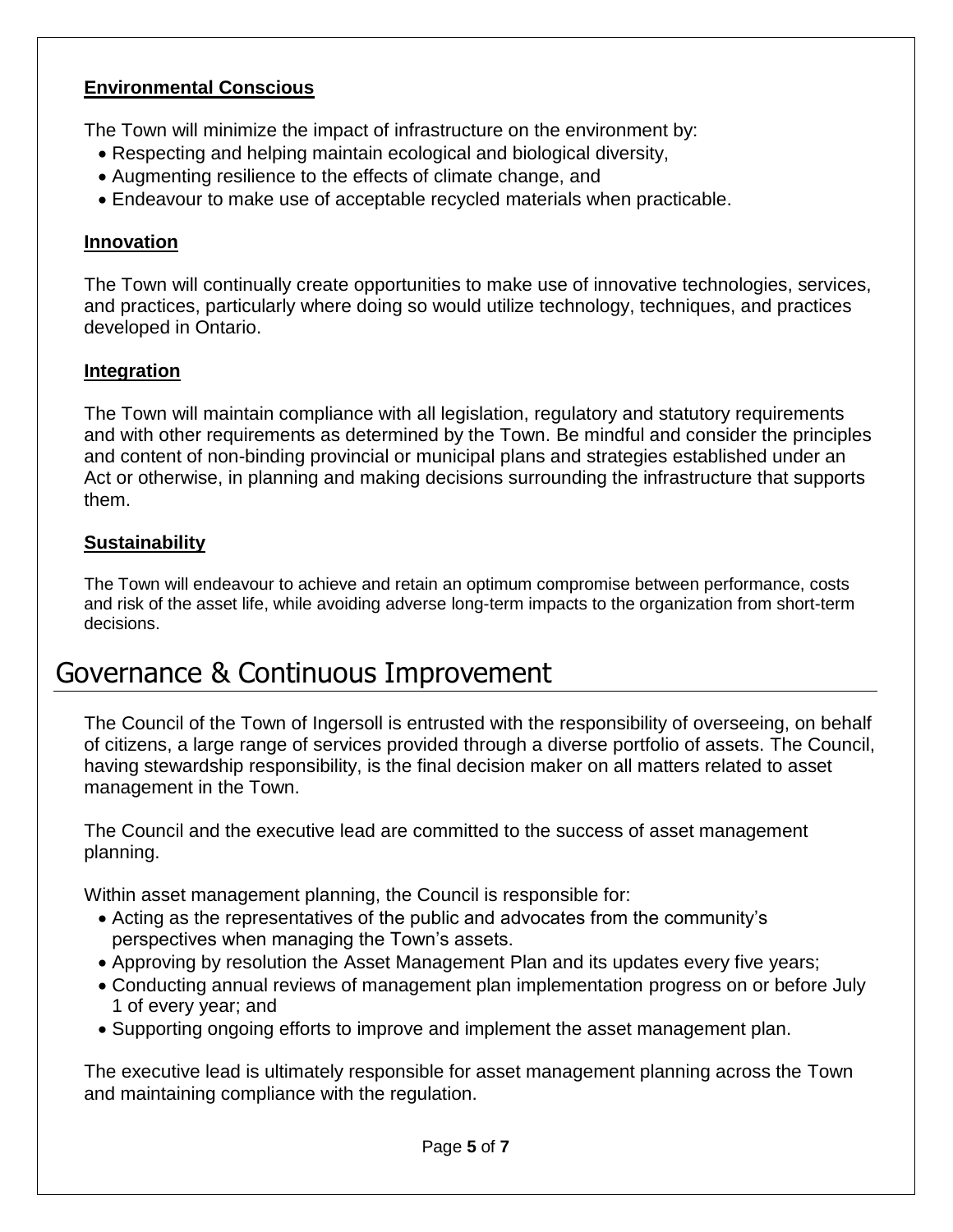The department leads are responsible for asset management planning activities that fall within their service area and in support of others.

The AMSC's role is to provide guidance, input and direction on asset management planning processes, policies and strategies.

Council's annual asset management reviews are the basis of the Town's approach for continually improving its methods and adopting appropriate practices. The annual review will be completed in consultation with the AMSC. It will include:

- Progress on ongoing efforts to implement the asset management plan;
- Consideration of the asset management policy;
- Any factors affecting the ability of the Town to implement its asset management plan;
- Consultation with department leads, and
- A strategy to address these factors including the adoption of appropriate practices.

### Budget Process

The Town will integrate asset management data into its long-term financial planning and budgeting processes. Sound financial analysis will be incorporated in asset management planning establishing the Asset Management Plan as a sought-after guide to assist with budgeting and financial planning. Developing and refining financial strategies will be completed by a multi-disciplinary team that will include representative(s) from Finance and the concerned service area.

The Asset Management Plan will be referenced by the service area personnel in the preparation of their budget submission to help them:

- Identify all potential revenues and costs (including operating, maintenance, replacement, and decommission) associated with forthcoming infrastructure asset decisions;
- Evaluate the validity and need of each significant new capital asset, including considering the impact on future operating costs; and
- Incorporate new revenue tools and alternative funding strategies where possible.

Service area staff will work closely with financial staff in the preparation of the operating and capital budgets to ensure that the lifecycle activities budgeted are necessary to achieve expectations of levels of service, and accommodate growth over the 10-year capital planning horizon.

### Climate Change

The Town will consider the risks and vulnerabilities of capital assets to climate change and the resulting actions that may be required. The Town will ensure alignment with local, County, provincial and national policies and strategies including construction standards, water use policies and energy standards.